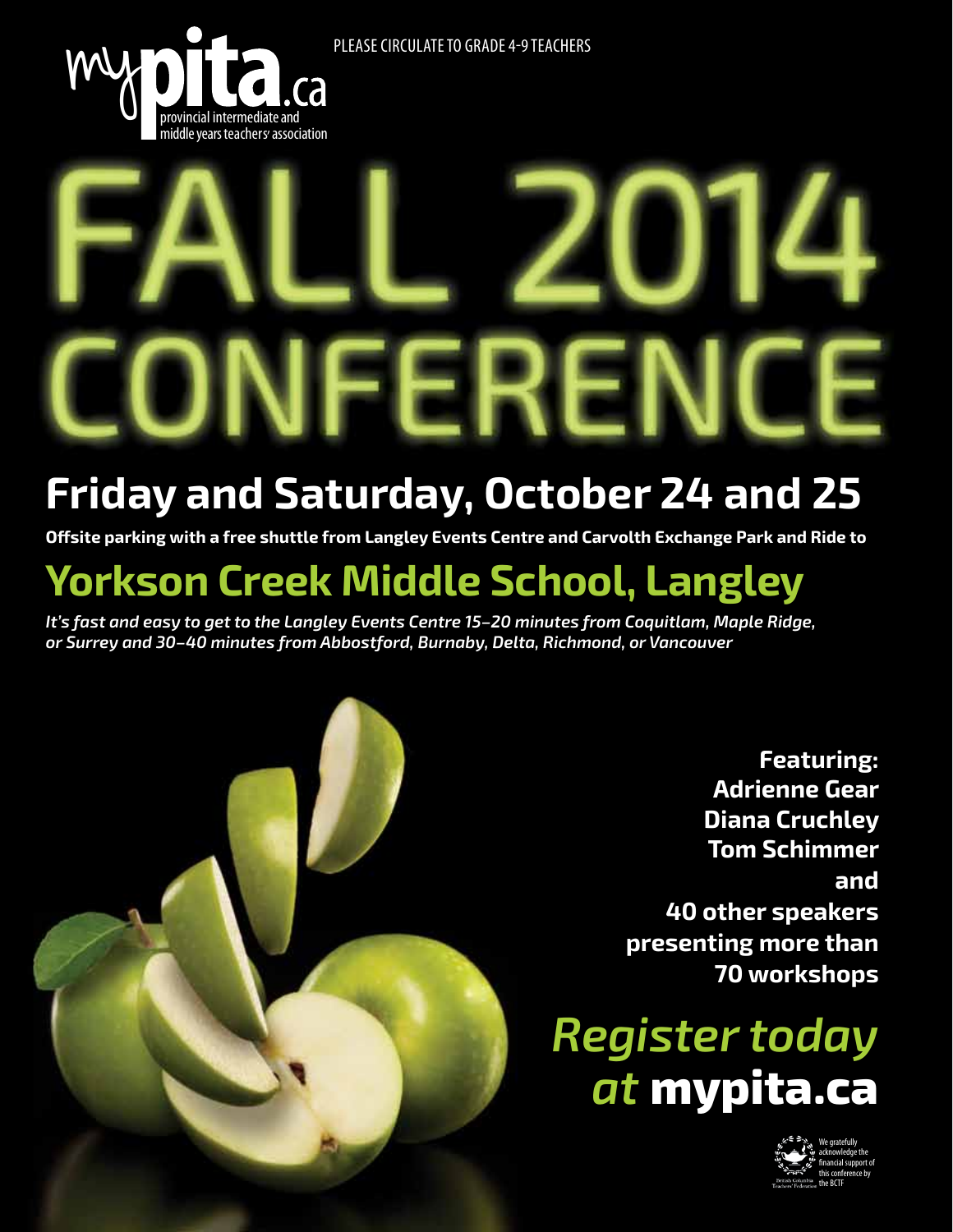

### **Assessment through new curriculum**

A01 Tom Schimmer **Assessment** All The significant shift within the framework of the BC curriculum has many important assessment implications. Tom will focus on the new framework and how teachers can strategically plan their approach to assessment. Specifically, participants will learn how to identify the most important standards, the new ways in which content is utilized, and how to balance both formative and summative assessment.

### **Nonfiction writing power: Linking thinking and writing to the content areas**

A02 Adrienne Gear Writing 4–7 Tired of the same old report writing? Need some new ideas to add a little spark to your content area writing? Adrienne will present ideas from her latest book *Nonfiction Writing Power*. She will review the basic foundation of *Writing Power*  and outline the six different forms of nonfiction writing. As always, Adrienne will share some great anchor books and student samples!

### **Tiger, tiger, burning bright: Painting in soft pastels**

A03 Jill Doyle Fine Arts 4–9 Create an exotic jungle scene, rich with detail and imagination, in the style of the great naive painter Henri Rousseau. We'll use the vibrant colours of soft pastel to explore plant and animal forms in this engaging process that lets your imagination come alive with new ideas about colour, form, and composition. Ideal for classrooms where students lack confidence in their drawing or artistic skills.

### **Creating relevance with stories**

A04 Bill Morphett Social Responsibility 4–9 Students often complain that the biggest concern they have about school is the lack of applicability. In this workshop PLOs are explored through the lens of storytelling based in real life situations. Specific examples and activities for the Science curriculum will be examined but the strategy is cross curricular.

### **Inquiry buddies**

A05 Bonny Kelly **Inquiry** 1–9 Looking for a fun, collaborative way to integrate Inquiry into your classroom? Come and learn how to create multi-age groupings where students pursue their passions! Inquiry buddies is a great opportunity for students to learn and practice essential 21st Century skills: collaboration, creativity, communication, leadership, and problem solving.

## *come early* on Friday to enjoy coffee

and the Marketplace, the conference opens at 8am

## session **one** friday 9:30–11:00

### **Picture books that pop: All new for 2014–15**

A06 Diana Cruchley Language Arts 4–9 Leap into your writing program with great new picture book ideas. Picture books settle your class, take minimal class time, and can inspire enthusiastic student writing. Here are 12 new idea–stimulating books worth your time– and that of your students. Flexible, fun, pizzazz for any lesson. A detailed handout with multiple ideas for each book is included.

### **Practically perfect poetry: From brainstorm to form**

A07 Bryan Gidinski Writing 4–9 Frustrated with formulaic approaches to poetry? Finding student poems uninspired and lacking creativity? Bryan will share a variety of strategies to brainstorm language and content for poetry and then engage students in finding the appropriate form and structure to best showcase their vision.

### **Chris Van Allsburg in the intermediate classroom!**

A08 Nimi Sidhu Language Arts 4–9 Walk away with a comprehensive, engaging unit on Chris Van Allsburg. The unit includes lessons that reinforce inference and connecting strategies. In addition, your handout contains lessons that reinforce and teach many literary terms and devices including metaphor, irony, symbolism, and theme.

### **Teaching students with complex learning needs, including FASD**

A09 Janet Hohner General 4–9 Learn about Fetal Alcohol Spectrum Disorder and how an approach to teaching students with this disorder can be utilized with all kids who have learning challenges. By identifying individual strengths/needs, we can develop the strategies that will lead to improved success in the classroom. Repeated B21.

### **Mathematical habits of mind**

A10 Susan Oesterle Math 4–9 The new draft Math curriculum focuses on developing mathematical habits of mind. What are they? What does this mean for teaching Math in your classrooms? What if teachers haven't developed *habits of mind* yet? What can we do to support our students and each other?

### **Add pizzazz to Math with thinking games**

A11 Barbara Johnson Math 4–9 Strategy and skill building games can be used to excite most math learners; enrich the precocious and entice the reluctant. Play and experience how games are a powerful learning tool in this hands-on workshop. A ready-touse handout will be included with activities to enhance: strategic thinking, problem solving, and group effectiveness.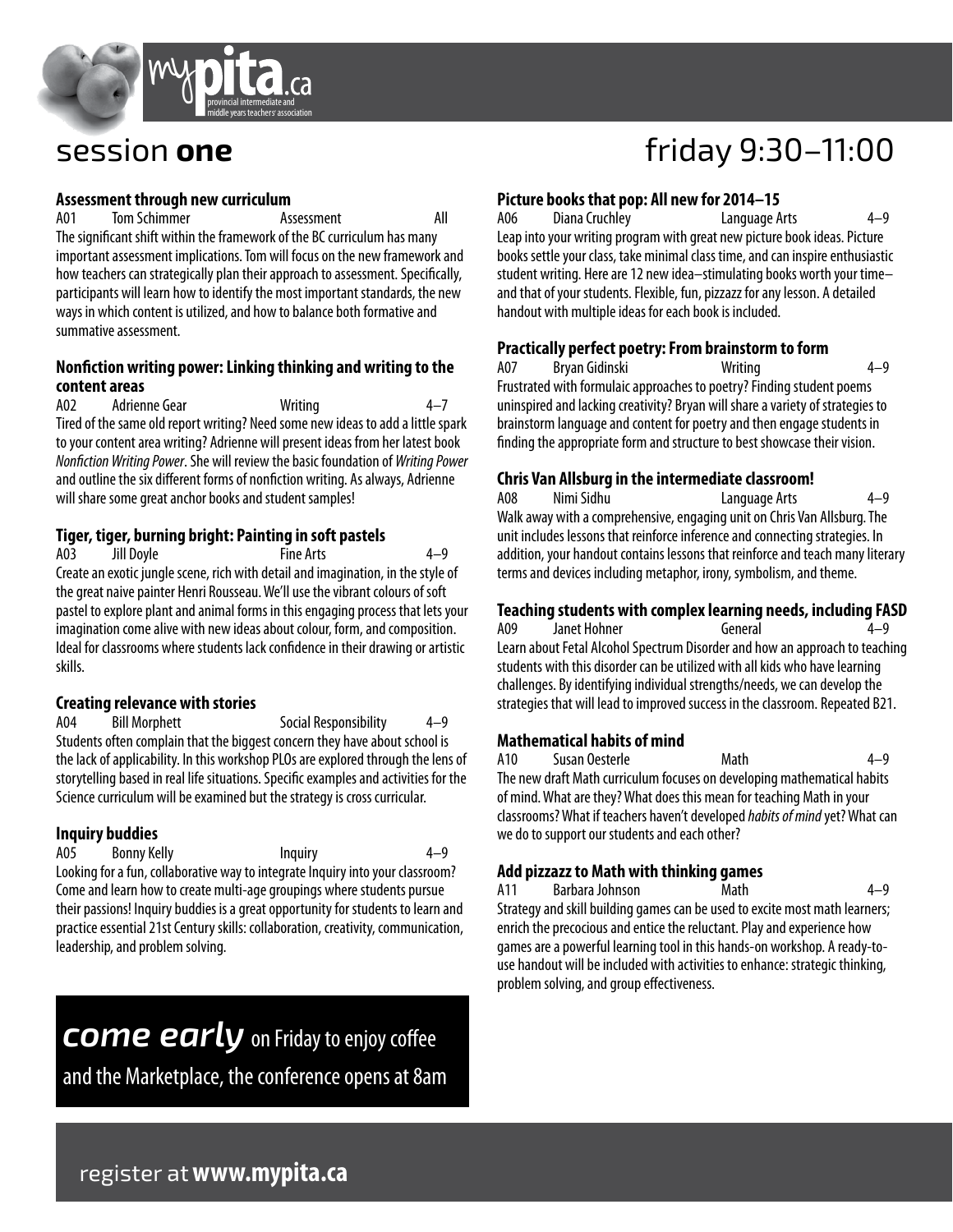### register at**www.mypita.ca**

### **A new approach to understanding anxiety**

A12 Deborah MacNamara Socio-Emotional 4–9 As many as 20% of children qualify for an anxiety disorder diagnosis making it the most common mental health issue. Anxiety can take many forms, including obsessions, compulsions, phobias, and other perplexing behaviours. We cannot treat something we do not understand. Therefore, making sense of anxiety is fundamental in making headway. This presentation will bring a fresh and promising perspective to one of our most troubling human problems.

### **Texts take core French to a new level**

A13 Wendy Carr French 4–9 Motivate students and activate familiar literacy strategies by using texts – anything written, heard, or viewed – in core French (FSL). Texts serve to develop comprehension and oral language. Presenters will model using print, visual, audio, electronic, and musical texts. You will leave with ideas, knowhow, and samples.

### **Looking at educational technology through Bloom's taxonomy**

A14 Isabella MacQuarrie Technology Middle School This workshop will focus on technology tools such as iPad applications and websites that apply to the Blooms Taxonomy model of instruction. Strategies for incorporating some of these tools into teaching practice will be shared. Participants are encouraged to bring their ideas to share. Extended version of the workshop is presented in D06.

### **Cultivating creativity in your classroom**

A15 Faith Garriock Science 4–9 Ignite creative sparks and enhance students' passion to learn. Help every child develop lifelong higher level and 21st Century skills while having fun. Learn how the four C's: creativity, critical thinking, collaboration, and communication, can intersect with the three R's and STEM: Science, Technology, Engeering, and Math.

### **Student inquiry ... and then what?**

A16 Scott Hodges Socials 6–7

It's one thing to open up curricular content with student inquiry, but how can we help support students in topics we are not familiar with? This workshop will provide ideas to help students navigate the vast amounts of information on the Internet and to make some sense of their inquiries. As well, strategies for teachers to manage a class full of inquirers exploring different topics.

### **Twitter for new tweeps!**

A17 Katherine Mulski Technology All Come join the exploration of Twitter as a means to expand your Personal Learning Network (PLN). Lurk, read, and chat! Come learn the basics from signing up, privacy, hashtags, chats, and connecting with fellow educators and beyond to help enhance your learning. Install the app to your phone/tablet ahead of time if you wish, to see the non-web interface.

## session **one** friday 9:30–11:00

### **Teach intermediate students business basics with Junior Achievement!**

A18 Irene Phan Business 4–9 Junior Achievement offers free business education programs to Grades 4–9. Our programs are designed to inspire and excite young Canadians and help them to understand business basics. Local business professionals deliver hands-on activities and lessons giving real world experience on financial literacy, entrepreneurship, and work readiness.

### **Leading and learning through the arts**

A19 Karen Deibert **Fine Arts** Fine Arts 4–9 This arts-based education workshop includes student transition and mentorship, teacher collaboration, and cross-curricular lesson planning. Crosscurricular lessons are connected to Language Arts, Science, Math, and Social Studies. Lesson ideas are connected to social and environmental responsibility.

### **Do you want facts with that?**

A20 Linda O'Reilly Writing Writing 4–9 Do your kids think nonfiction writing is a list of facts with a title? Jam packed with practical ideas, Linda's fun-filled session provides insight into identifying and teaching the five powerful elements of nonfiction writing that make good nonfiction writing more tangible for students. Participants receive a CD.

### **Collograph: an easy introduction to relief printing**

A21 Thomas Kero **Fine Arts** Middle School A hands-on exploration of several methods for creating collograph and monoprints, which require minimal technology and supplies. This is a great stand-alone lesson or an excellent lead-in to more complex forms of relief printmaking.

### **Marketplace** A22

Take a walk through the Marketplace and find inspiring resources and people who are thrilled to share information! Collect at least 10 stamps from vendors on your *Marketplace Scavenger Hunt* card and enter the draw for one of the many great Marketplace prizes! See you there!

### *AGM* **12:15pm - 1:15pm Saturday** pizza and cold drinks provided

# 2014 Fall Conference

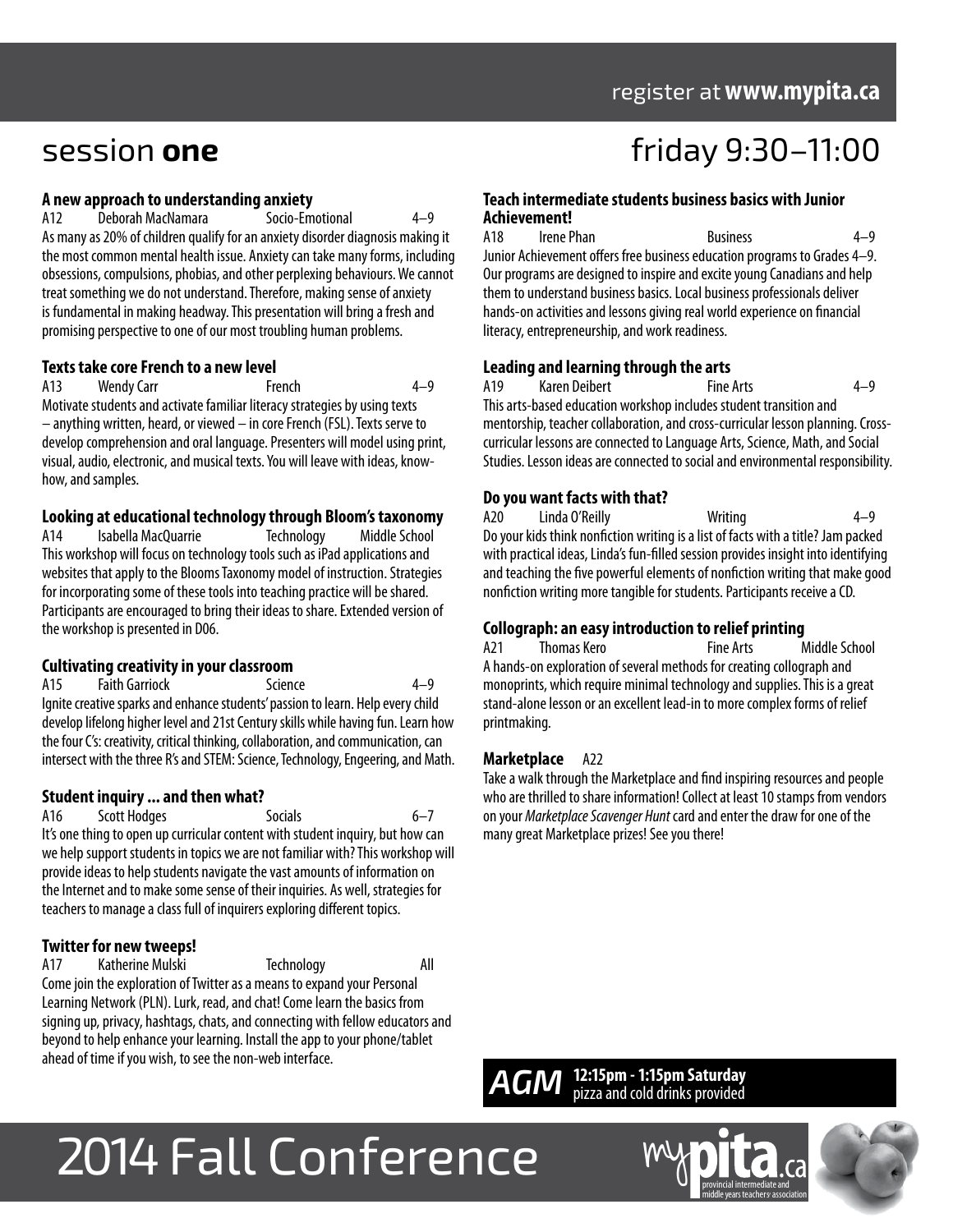

### **Infused assessment**

moments notice.

B01 Tom Schimmer Assessment All Rather than creating assessment events, we can get back the more organic process of infusing assessment experiences into any activity. Explore and discuss strategies that create opportunities for students to be active learners and maintain your instructional agility to make seamless adjustments at a

**Ideas for applying reading power strategies to your literature circles**<br>B02 **Adrienne Gear** Reading **Reading** 4-9 Adrienne Gear Reading Reading 1–9 Tired of your whole class novel study? Come to this session and discover how to organize and implement Literature Circles into your classroom! Adrienne will share her ideas for structuring Literature Circles using some of the *Reading Power* strategies. She will outline weekly activities, student expectations, and assessment strategies. Teachers will be given an updated novel list of great titles and a package of reproducible templates.

### **Step-by-step figure drawing**

B03 Jill Doyle Fine Arts 4–9 Drawing human figures is an important exercise in helping children analyze visual information. This workshop models a step-by-step approach to observing and drawing the basic features of the human body, emphasizing the relationships between shape, size, and proportion. Through the language of simple geometry, students learn how to more accurately depict what they see, a starting point to creating lively and expressive figure drawings.

### **Cartooning, anime, and manga**

B04 Wendy Anderson Fine Arts 4–9 Students love Anime, Manga, and graphic novels. Your students could create their own comic pages as part of a Science, Social Studies, or Language Arts assignment. A hands-on introduction to the cartoon genre along with some simple cartooning anyone can do, including you!

### **Genius hour: An introduction to passion based learning**

B05 Gallit Zvi **Inquiry** 1-9 Genius Hour is a precious time! It is when students are allowed to develop their own inquiry question about whatever it is they want to explore. Walk into Gallit's classroom during Genius Hour and you will find that the students are very excited and the air buzzes! We will discuss the why and how of setting up Genius Hour in your classroom! Repeated C17.

*register* by September 30 for the best price

## session **two** friday 12:00–1:30

### **Extreme writing: 16 ways to get your kids to beg for journaling**

B06 Diana Cruchley **Language Arts** Extreme writing can add renewed excitement to journaling time. Build fluency and voice with 16 different types of inspiration and over 100 great prompts. Unique strategies in a ready-to-go package you can use immediately. Leave with an entire year's program and a detailed handout: *Journaling and All That Jazz with expanded ideas.*

### **Fact and fiction: Using research for multiple genres in writing**

Bryan Gidinski Writing 1-9 Bryan will share strategies and suggestions for using research to multi-task in the writing classroom. He will demonstrate how he empowers students to write informational and creative passages, integrating fiction, and non-fiction into a course of study.

### **Novel works**

B08 Lori Villeneuve **Reading** Middle School Lori will show a complete novel study program that will engage even the most reluctant reader. Learn how to organize literature circles, create a mock iPhone video game case and wallet; projects your students will love to do and you will enjoy marking! Adrienne Gear's *Reading Power* strategies work well with this program.

### **Using technology to support literacy in the intermediate classroom**

B09 Nadine Keyworth Language Arts 4–9 Come learn and explore resources that can be used to support literacy in your classroom. Explore how to use blogging and web based resources to build communication, critical thinking, and collaboration in the classroom. Finally, walk away with some great alternatives to traditional book reports that incorporate techy elements. Note: Participants must bring their own computer or iPad.

### **Heart matters: What to do with children's feelings?**

B10 Deborah MacNamara Socio-Emotional 4–9 Constructs like emotional intelligence, emotional self-regulation, emotional well-being, and emotional social learning are being bandied about like never before. Emotion, long dismissed as a nuisance factor, is now confirmed to be at the core of development and well-being. How can we ensure healthy hearts? What does heart hygiene look like? How do we teach our children the language of the heart? Should we be discouraging negative emotions and encouraging our children to calm down?

### **It's not about the device, it's about the learning**

B11 Shawn Davids Technology 4–9 So you've got access to an iPad or two but now what? One of the keys to successful learning for students is authentic and timely formative assessment. See how you can use simple apps on the iPad for quick and easy self, peer and teacher feedback that is descriptive and meaningful. Note: participants must bring their own iPad.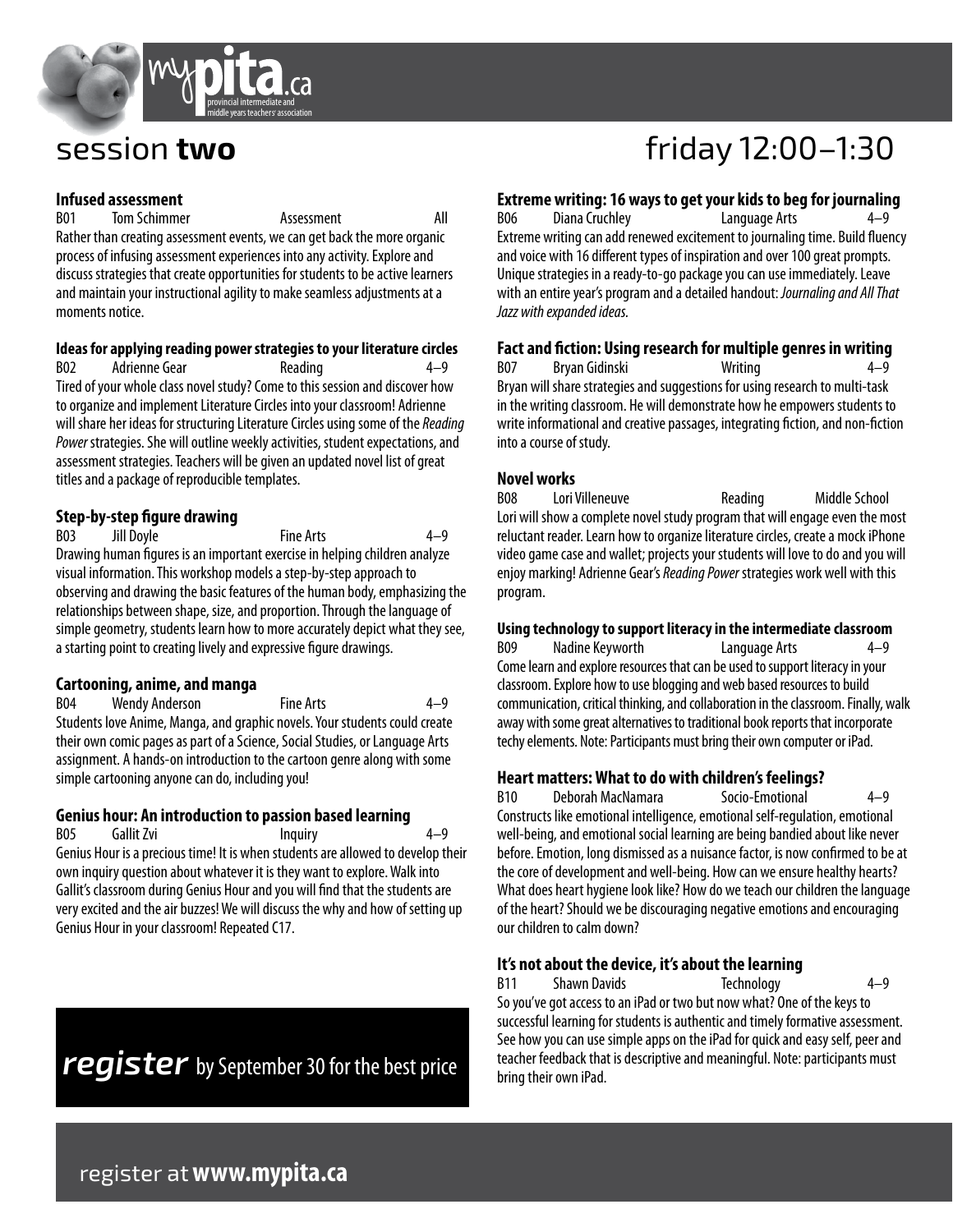### register at**www.mypita.ca**

### **iMovie trailers for FSL learners**

B12 Katherine Mulski French 4–9 Explore how the use of iMovie trailers can enrich the FSL classroom through supporting verb acquisition, showcasing student learning, and tapping into the creative nature of reproducing language. Rubrics and handouts are provided for participants. Please ensure that iMovie11 or newer is installed on your laptop, iPhone and/or iPad prior to participation. An extended hands-on version of this workshop is offered on Saturday in D07.

### **BC Hydro energy connections program**

B13 Denise Browne Science 6–7 BC Hydro's classroom resource directly supports the Electricity curriculum for intermediate grades. Teachers with a permanent class receive a complete electricity resource that includes: Teacher Resource Guide with lesson plans, overheads, black-line masters, circuitry kit with materials to teach hands-on circuits (one per school), class set of student activity handbooks (French and English), take home activities that support electrical safety messages, and a classroom poster.

### **More of the best science demos ever**

B14 Peter Hopkinson Science 6–9 Spice up your physical science classes with these classroom tested demos, activities, and teaching tips. From many years of attending and presenting at NSTA, AAPT, and other conferences Peter has picked up ideas from some of the best in the business, and now he gets to share them with you.

### **Teaching government shouldn't be scary!**

B15 Dameon Lorensen Socials 6–9 Engage students in the democratic processes that make Canada a strong democracy. Learn more about the Provincial and Federal governance systems and get your students involved in fun and engaging activities. Learn how to access free government resources too!

### **Yoga and tai chi with Action Schools! BC**

B17 Shana Alexander PF 94–9 Yoga and Tai Chi develop body awareness and improve flexibility, strength, balance and mental focus. Participants will learn techniques for yoga including games, visualization and storytelling, and will engage in an eight step standing Tai Chi sequence. Complimentary teaching resources from Action Schools! BC will be provided and participants will qualify their schools for Physical Activity Action bins of equipment and resources after the workshop.

## session **two** friday 12:00–1:30

### **Math makes sense? You bet ... and it's fun!**

B18 Kurt Gurney and Pat Bathurst Math 4–9

Math should make sense, so why are so many students and staff confused or turned off? Let's get back to basics and play with Math to achieve the understanding through games, discussion, and debate. We'll deal with random grouping, vertical learning, and more. We'll work towards a balanced Math program.

### **PE is fun! Minor games for all ages and spaces**

B19 Trevor Rosencrans PE 4–9 Physical education is fun. We will play a variety of games that can be used in an assortment of circumstances, from warm-up to ice breakers, small spaces to the gym, short activity breaks to full PE classes.

### **The environment is your classroom**

B20 Thomas Kero **Fine Arts** Middle School We will look at work by environmental artists such as Andrew Goldsworthy and discover how to take students out of the classroom and away from traditional art media, allowing them to explore forms found in nature and celebrate completion of their projects with a slide show.

### **Teaching students with complex learning needs, including FASD**

B<sub>21</sub> Janet Hohner General 4–9 Learn about Fetal Alcohol Spectrum Disorder and how an approach to teaching students with this disorder can be utilized with all kids who have learning challenges. By identifying individual strengths/needs, we can develop the strategies that will lead to improved success in the classroom. Also offered as workshop A09.

### **Marketplace** B22

Take a walk through the Marketplace and find inspiring resources and people who are thrilled to share information! Collect at least 10 stamps from vendors on your *Marketplace Scavenger Hunt* card and enter the draw for one of the many great Marketplace prizes! See you there!

### *Free shuttle service all day*

There is NO on-site parking on Friday. There is ample free parking at the nearby Langley Events Centre with a free shuttle service running continuously through the day.

# 2014 Fall Conference

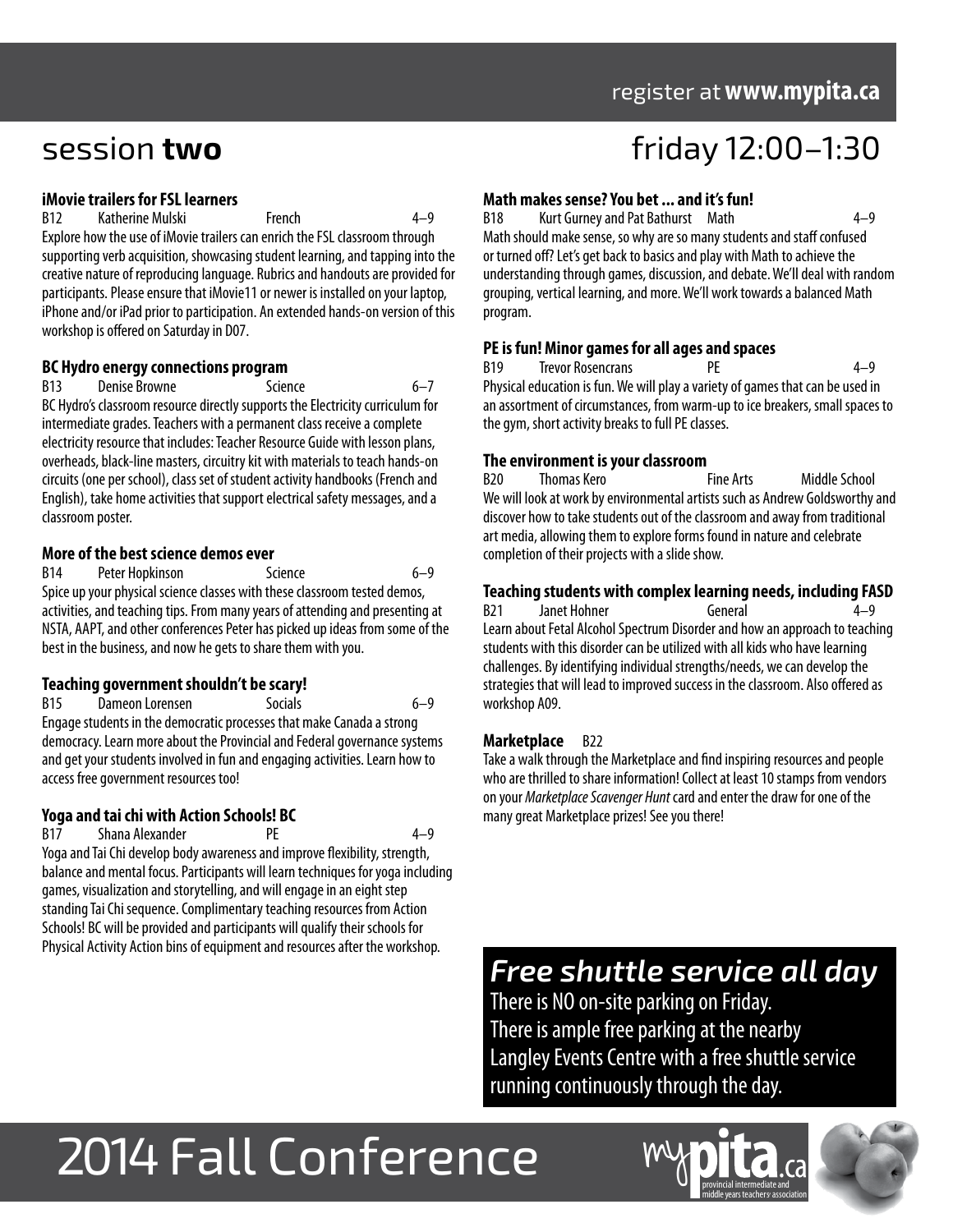

### **Best evidence**

C01 Tom Schimmer Assessment All Tom is a respected author and popular keynote speaker in the area of assessment. He shows teachers how to develop an accurate reporting system starting with a standards-based mindset. Learn how to approach grading with clarity and focus and move reporting beyond the simple accumulation of the requisite number of points.

### **Reading power: Review and what's new?**

C02 Adrienne Gear Reading 4–7 New to *Reading Power* or needing a refresher? Review the key concepts and the research behind this proven approach that is used in many districts throughout BC. Adrienne will discuss the evolution and share her thoughts around helping students to go deeper with their thinking.

### **Animation in any classroom**

C03 Jeff Chiba Stearns Fine Arts 6–9 Learn fun and innovative ways to create animation in any classroom without any special animation equipment from an award-winning animation filmmaker and instructor. Explore assignments and group projects that you will be able to use in your classroom with your students to foster creativity, collaboration, self expression, and social justice.

### **Drawing inside and out**

C04 Dave Stevens Fine Arts 6–9 Drawing is a foundation for Art. We use it to record the world around us and to make visible what is inside our imaginations. Easy, non-intimidating handson exercises will help you learn to translate what you see in front of you into drawings and will provide ideas and projects for helping students to engage their imaginations.

### **Learn to play again with improv**

C05 Graham Myers Fine Arts Middle School Gain the tools and confidence to engage in and coach improv by experiencing the fun of being up on stage, playing, and having an amazing time yourself.

### **Enquiring minds want to know: rapid research that works**

C06 Diana Cruchley Language Arts 4–9 Diana will present ways to use picture books to inspire further inquiry, using a multitude of media and highlighting the way that rapid research has been made possible by our friendly servant, the Internet. Diana will introduce participants to ten picture books and six Pinterest pages she has created, each with a class-full of topics and ideas for students to use in presenting their research. As always, a detailed handout provided.

### **Let the good times role: Critical thinking and writing in role**

C07 Bryan Gidinski Language Arts 4–7 Learn to use role drama focused around a debate issue to engage critical thinking and writing. Bryan will give suggestions for integrating note-taking

## session **three friday** 1:45–3:15

and research, speaking, critical thinking and decision-making, voicing opinions with logical support, personal planning, and writing in role, which enables students to write in a powerful and creative way.

### **Crashing into inquiry**

C08 Lori Villeneuve Reading 4–9 Inquiry shouldn't scare you after you go through this step-by-step guide to the inquiry process in the real classroom. This method of inquiry works with any nonfiction text as well as when time with technology is limited. Adrienne Gear's *Nonfiction Reading* strategies can be incorporated into this inquiry process.

### **IPads in the math classroom**

C09 Nadine Keyworth Math Middle School Find out how to creatively utilize iPads in Math to engage students and to assess student learning. Walk away with a variety of ready to use lesson materials for a variety of math topics. Participants need to bring their own iPad with Screen Chomp, a QR reader, Socrative, Telegami, and Pic Collage installed.

### **Cultivating a caring and collaborative classroom**

C10 Elaine Jaltema Reading 4–9 Group learning enhances students' academic achievement and self-esteem as well as developing communication, problem-solving, and social skills. A collaborative classroom is also a more enjoyable place to be – for students and teachers. Learn how to plan cooperative group learning which preserves individual accountability as well as fun energizers to develop teamwork and cooperative attitudes.

### **Teambuilding through social-emotional learning**

C11 Sheldon Franken Socio-Emotional 4–9 Build your students' sense of team through activities that use elements of emotional and physical risk-taking that will engage all students. Learn strategies that help individuals understand how their behaviours can both positively and negatively impact the class as a whole. Come ready to be active!

### **L'enseignement et l'apprentissage en immersion avec la téchnologie**

C12 Katherine Mulski French 4–9 Explorer et jouer avec l'utilisation d'applications Web qui peuvent aider à améliorer l'acquisition d'une deuxième langue. Venez apprendre à faire un Voki, utilisent explorer des sites Web pour le français et la façon dont ils peuvent être appliqués dans votre classe. Rubriques et les documents seront fournis.

### **Inspiring creativity in the 21st century classroom**

C13 Holly Lloyd Creativity 4–9 Creative problem solving skills are a blend of communication, critical and creative thinking, and personal and social responsibility competencies that enhance student engagement. Learn how to integrate them into your curriculum and have fun doing it! Take a walk on the creative side and imagine the possibilities.

### register at**www.mypita.ca**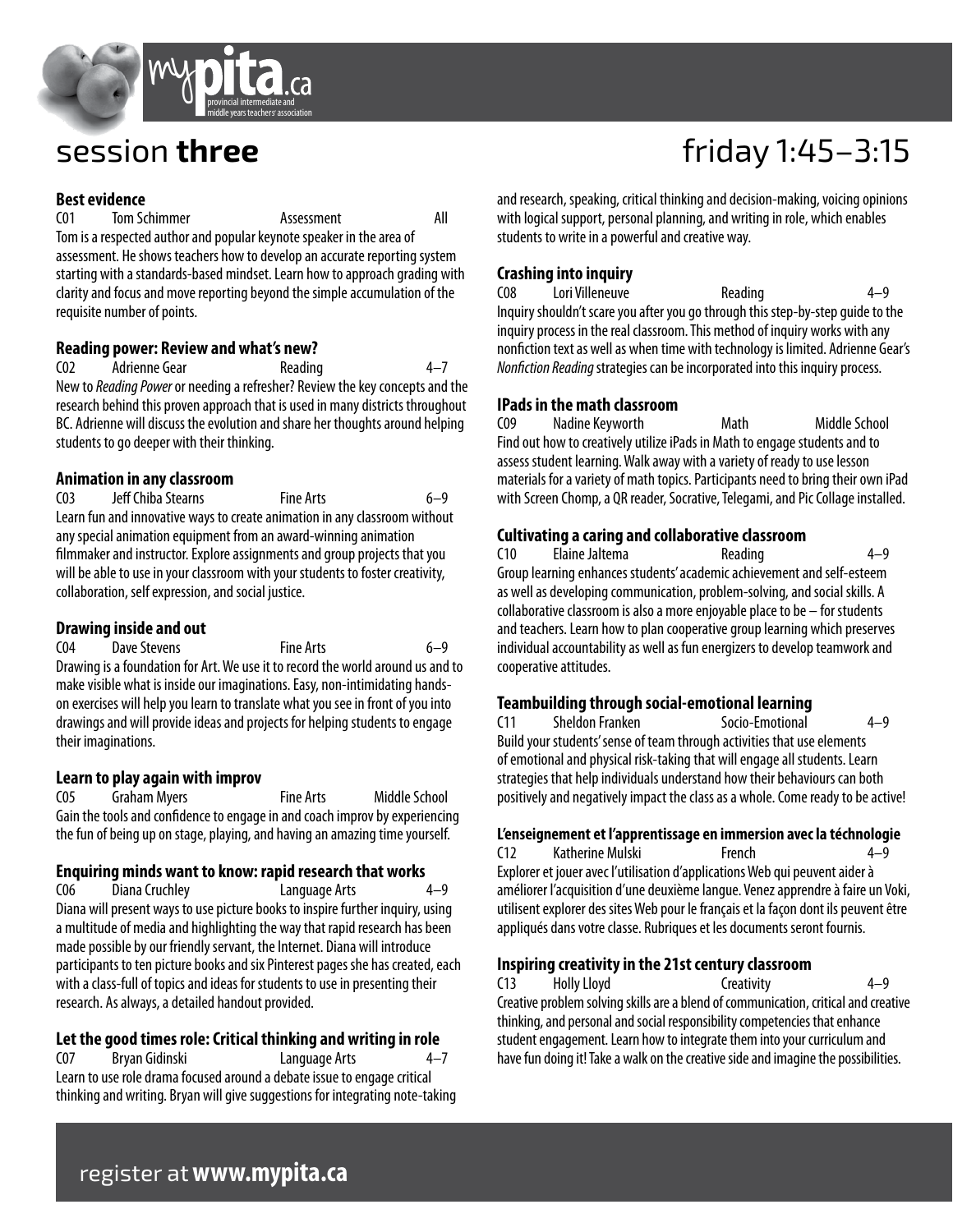## session **three** friday 1:45–3:15 **saturday** 9:30–12:00

### **Visual journaling through ancient cultures: Egyptian amulets**

C14 Melissa Lee Socials In ancient Egypt, amulets were placed among a mummy's bandages to ensure a safe afterlife. Explore different amulet designs, their special meanings, and design your own amulet from gold paper to affix onto a journaling page. Take home a completed sample amulet, a visual journaling page and a lesson criteria sheet.

### **Enhancing learning through physical activity with Action Schools! BC**

C15 Shana Alexander PE 4–9 Learn to use BrainDance and physical activities such as juggling, yoga, and dance to enhance brain function and development and assist with self-regulation. Handouts include Action Schools' new self-regulation DPA pages. Participants will qualify their schools for Physical Activity Action bins of equipment and resources.

### **Quick-ease: Stressless teaching and learning**

C16 Barbara Feuring General 4–9 Based on recent brain and body research, learn easy techniques to reduce stress in the classroom that can be applied in less than 15 minutes.

### **Genius hour: An introduction to passion based learning**

| (17)                                                   | Gallit Zvi | Inguiry | $4 - 9$ |  |
|--------------------------------------------------------|------------|---------|---------|--|
| Repeat workshop, see workshop B05 for the description. |            |         |         |  |

### **Ovoidism: Learning from the art of Lawrence Paul Yuxweluptun**

C18 Thomas Kero Fine Arts 6–9 Investigate the formal elements of traditional coastal First Nations art, in the context of the work of artist/activist Lawrence Paul Yuxweluptun. Explore how he uses these forms in political commentary, and in a hands-on portion, create images inspired by his work. An extended hands-on version of this workshop is offered on Saturday in D03.

### **History is a verb**

C19 Tom Morton Socials 4–9 History as a verb means connecting topics to student lives and engaging in issues of justice and fairness. Students learn about people different from ourselves and the multiple ways of being human, form big questions and uncover evidence to answer them. Learn strategies that support the proposed new Social Studies curriculum.

### **Marketplace** C19



### **Guys write!: Nine sure-fire ways to inspire reluctant boy writers**

D01 Diana Cruchley Language Arts Are your boys reluctant to write? Do they write the minimum amount? Boys and girls need 21st Century writing skills but the average Grade 12 boy only writes as well as the average Grade 8 girl. Discover nine simple ways to tweak your writing program so that your boys will love it. Use these ideas tomorrow—and you can alter any writing assignment just enough to engage your entire class.

### **Measurement miracles and geometry greatness**

D02 Ann-Marie Hunter Math 4–9

Do you usually leave measurement and geometry to the end of the year – and sometimes run out of time for the unit? Those topics can be ones that draw students into Math and become stepping stones to other learning! Let's talk about ways to engage and motivate your students with hands-on Math tools to learn measurement and geometry. Come and play with manipulatives, learn strategies, and get resources to help you successfully teach these Math topics!

### **Ovoidism: Learning from the art of Lawrence Paul Yuxweluptun**

| DO3                                        | Thomas Kero | <b>Fine Arts</b> | $6 - 9$ |  |
|--------------------------------------------|-------------|------------------|---------|--|
| Extended hands-on version of workshop C18. |             |                  |         |  |

### **Literature circles: Engaging and easy to manage**

D05 Elaine Jaltema Reading 4–9 Create avid readers and meet reading and oral language PLOs with no preparation or after-school marking. Students are excited to discuss the juicy issues and typically read far more than they have before, while developing comprehension, critical thinking, and social skills. Participants will be given access to myPITA's chapter summaries and tests for hundreds of novels to be used for literature circles and individual reading.

### **Looking at educational technology through Bloom's taxonomy**

D06 Isabella MacQuarrie Technology Middle School Extended hands-on version see workshop A14 for the description.

### **iMovie trailers for FSL learners**

| D <sub>0</sub> 7                                                | Katherine Mulski | French | $4 - 9$ |  |
|-----------------------------------------------------------------|------------------|--------|---------|--|
| Extended hands-on version see workshop B12 for the description. |                  |        |         |  |

### **Start up! your classroom**

D08 Ray Myrtle General All Over 1200 early-career teachers have benefited from this workshop, learning how to start and manage their classrooms and build a task-orientated atmosphere. Get *The First Week of School*, a 33 page booklet of lesson suggestions, strategies, ideas, and checklists for your first week with your new class, regardless of whether you get your class assignment in September or part way through the year. Network with others as you learn what to do and learn what to focus on when you begin.

### **Classroom management for TTOCs**

D09 Amanda Long-Anderson General/TTOCs All TTOCs must establish rapport with students quickly and use management strategies that work immediately. Explore the basics of classroom management and how TTOCs can adapt them for their work. Practical strategies for creating a positive environment and taking constructive action with individual students will be discussed. Amanda will be on hand at lunch both days to facilitate and encourage early career teachers to connect and network. On Saturday, complimentary pizza and beverages will be provided.

# 2014 Fall Conference